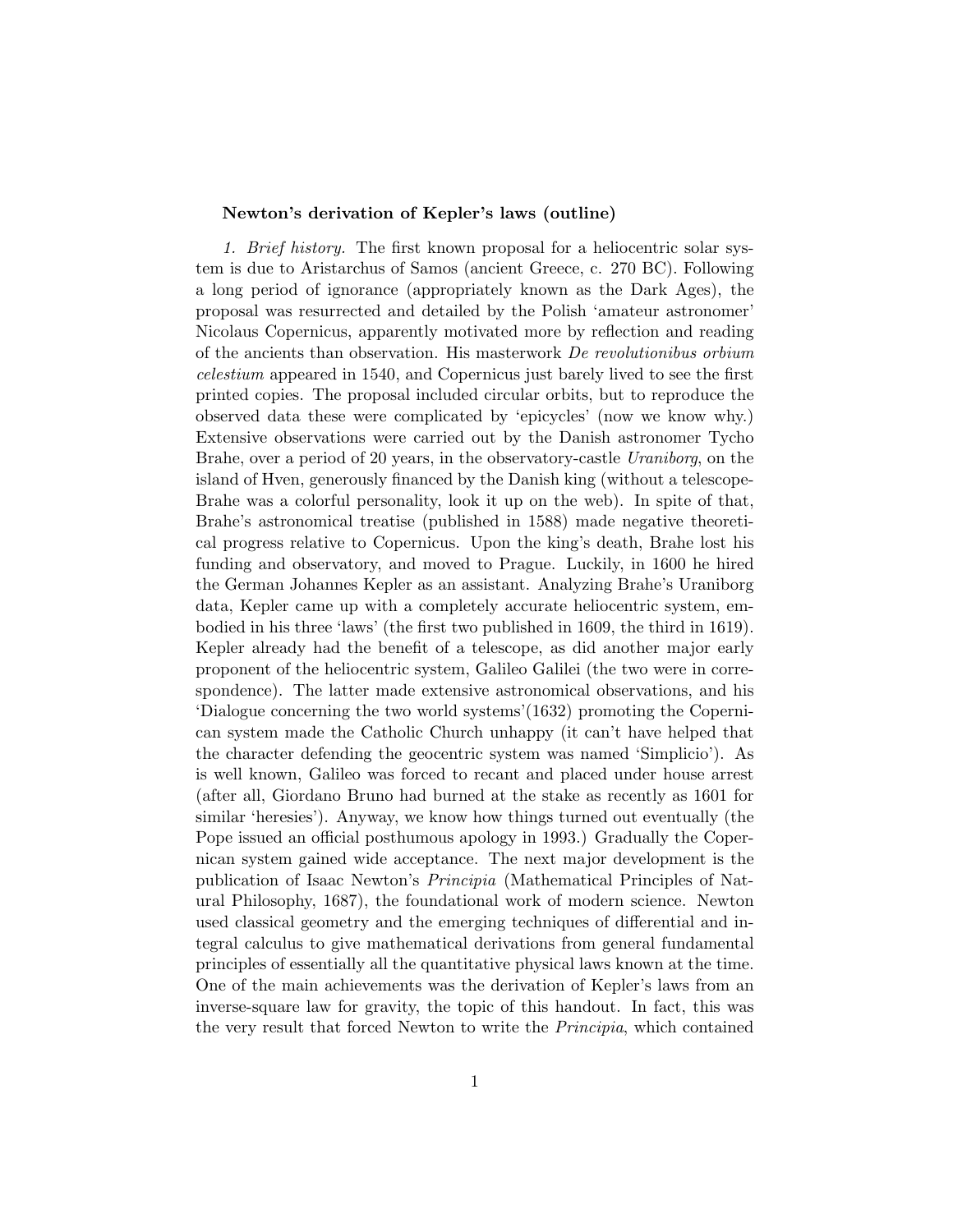results he discovered over the previous two decades: he was prompted by news that Robert Hooke claimed he could derive the equation for the orbits of bodies attracted to another by an inverse-square law, a result Newton had obtained (but not published) more than a decade earlier. One result of the ensuing priority dispute was that Newton did not set foot in the Royal Society of London (of which Hooke at one point was president) until after Hooke's death.

For an entertaining, instructive account of the history of Cosmology (including details on the above and much more) read Simon Singh's book 'Big Bang' -paperback 2006.

In sections 2-8 we present Newton's derivation of Kepler's laws from the inverse-square law for gravity, which only uses basic calculus. (*Nothing* is original in the presentation that follows- it is all in the public domain, what with being 320 years old.) Of course, the notation is 'modern', and would not have been recognized by Newton.

2. Motion in the plane in polar coordinates. At each point in the plane (except the origin) we have an orthonormal frame given by the unit radial and 'unit  $\theta$ ' vectors:

$$
\vec{u_r} = (\cos \theta, \sin \theta), \quad \vec{u_\theta} = (-\sin \theta, \cos \theta).
$$

The position and velocity vectors have decompositions:

$$
\vec{r}(t) = r\vec{u_r}, \quad \vec{r}'(t) = r'\vec{u_r} + r\theta'\vec{u_{\theta}}.
$$

We use primes to denote derivatives with respect to  $t$  (time), in particular:

$$
\vec{u}'_r = \theta' \vec{u}_{\theta}, \quad \vec{u'_{\theta}} = -\theta' \vec{u_r}.
$$

Differentiating  $\vec{r'}$ , we obtain the decomposition of the acceleration vector:

$$
\vec{r}' = (r'' - r(\theta')^2)\vec{u_r} + (2r'\theta' + r\theta'')\vec{u_{\theta}}.
$$

3.The inverse-square law. Newton proposed that any two massive bodies attract each other gravitationally with a force directed along the line between their centers, of magnitude directly proportional to the product of their masses and inversely proportional to the square of their distances. If the mass M of the large body ('Sun') is much greater than that  $(m)$  of the small one ('planet'), it is an excellent approximation to assume that the Sun stays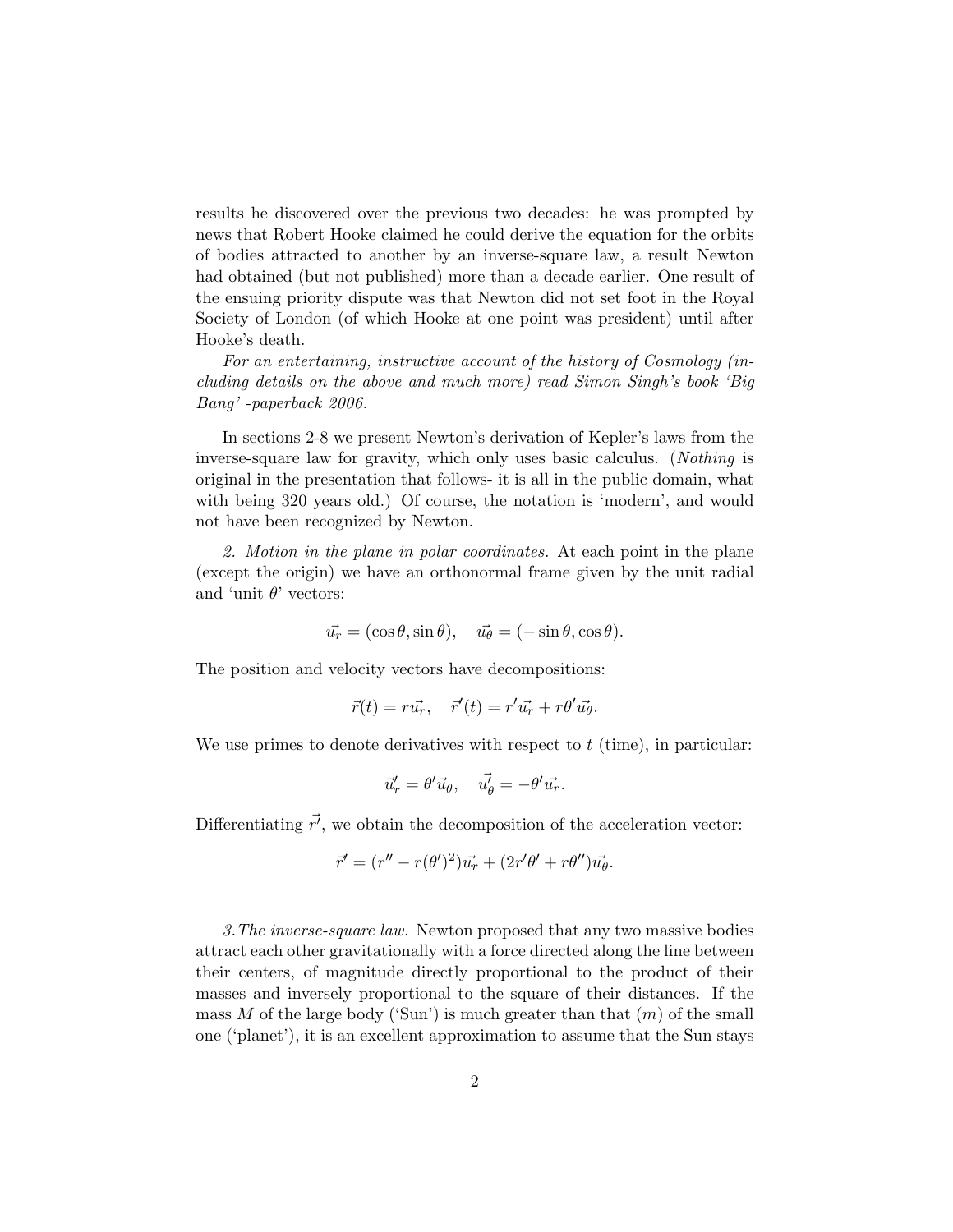put (at the origin of the coordinate system), and gravity causes the planet to follow a path  $\vec{r}(t)$ . Since the force at position  $\vec{r}, F(\vec{r})$ , pulls the planet towards the origin, we have a (-) sign when expressing this 'law' analytically:

$$
F(\vec{r}) = -\frac{GMm}{r^2}\vec{u_r}.
$$

Three remarks: (i) in principle  $\vec{u}_r$  denotes a unit radial vector in space.; (ii) The constant of proportionality  $G$  and solar mass  $M$  cannot be separately determined from Earth-based astronomical observations alone- the gravitational effect of the sun on the planets depends only on their product  $M_G = GM$ ; (iii) Newton assumed that the parameter m in this law, measuring the 'quantity of matter' in the planet ('gravitational mass'), is the same as the constant of proportionality  $m$  ('inertial mass') in his second law of motion :

$$
\vec{F}=m\cdot\vec{r}^{\prime\prime}.
$$

That this assumption is not trivial was pointed out by Ernst Mach in the late 19th. century, eventually leading to one of the key ideas in Albert Einstein's geometric theory of gravitation (general relativity, 1916), the 'equivalence principle'.

4.Kepler's second law and angular momentum. Since the force  $\vec{F}(\vec{r})$  has no component along  $\vec{u}_{\theta}$ , the  $\vec{u}_{\theta}$  component of the acceleration must vanish for all  $t$ :

$$
2r'\theta' + r\theta'' = 0.
$$

Multiplying this by  $r$ , we get an exact derivative:

$$
(r^2\theta')' = 2rr'\theta' + r^2\theta'' \equiv 0.
$$

This can be expressed as a *conservation law*. The quantity:

$$
L := r^2 \theta'
$$

is constant throughout the motion. This has a geometric interpretation: recall that the area enclosed by a curve given in polar coordinates by  $r =$  $r(\theta)$ , between two given  $\theta$  values, is:

$$
A(\theta_1, \theta_2) = \int_{\theta_1}^{\theta_2} \frac{1}{2} r^2(\theta) d\theta.
$$

This implies that the instantaneous rate (with respect to time) at which the 'area swept by the position vector' changes is:

$$
\frac{dA}{dt} = \frac{1}{2}r^2(t)\theta' = \frac{1}{2}L \equiv const.
$$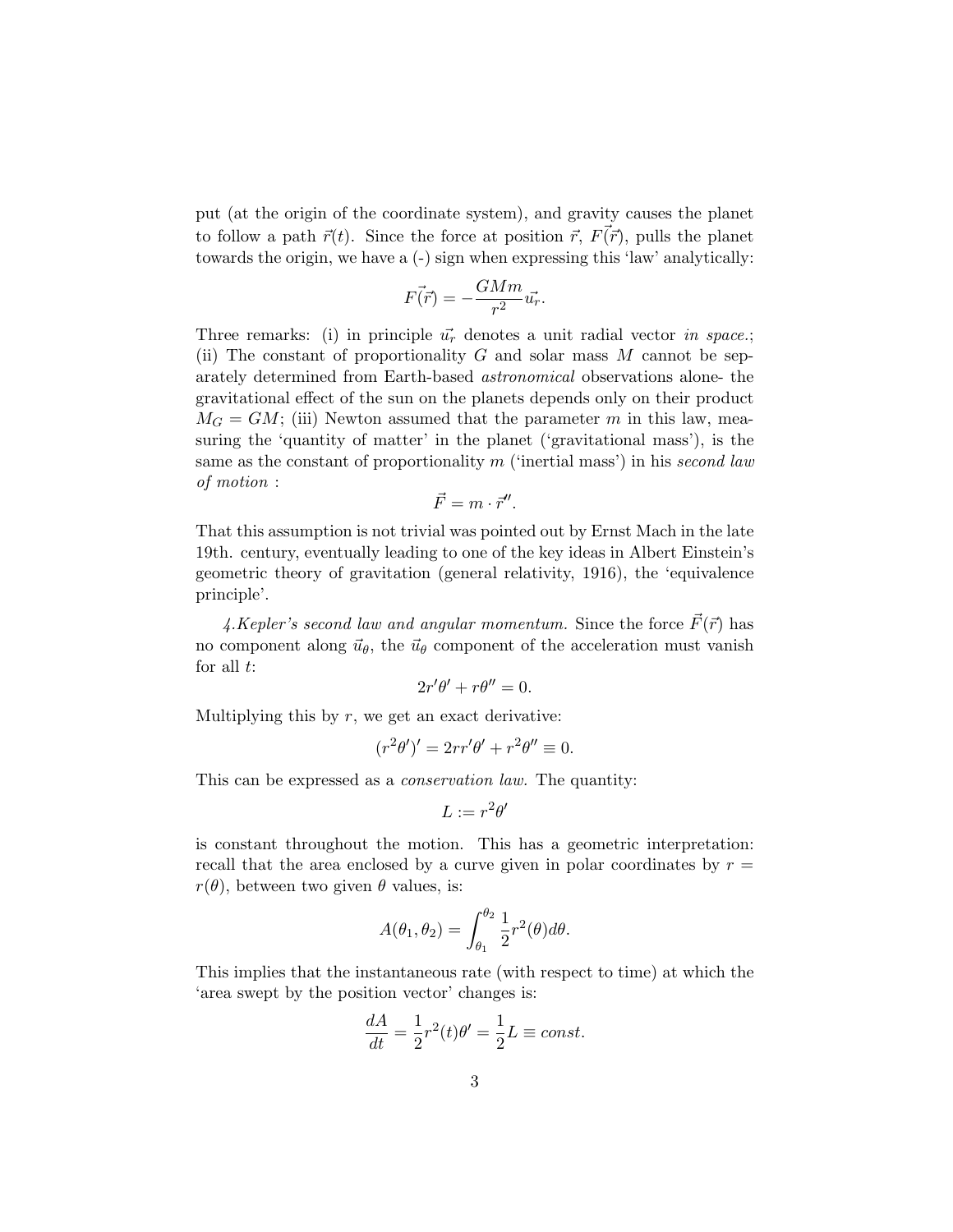Thus we have *Kepler's second law*:

'The line from the Sun to a planet sweeps out area at a constant rate, as the planet moves on its orbit.'

This has an observational consequence (which is how the law was found): planets do not move at a constant speed (as Copernicus thought), but faster when closer to the sun, slower when farther out. To state the physical interpretation of the law, recall that for planar motion the angular momentum about the origin is defined by  $mrv_{\theta}$ , where  $v_{\theta}$  is the  $\vec{u}_{\theta}$  component of the velocity, which as seen above equals  $r\theta'$ . Thus Kepler's second law is equivalent to conservation of angular momentum, and is true for any radial force (not necessarily following an inverse-square law).

Remark. (For readers who know something about vector products.) For motion in space, the angular momentum with respect to the origin is the vector:

$$
\vec{L} = m\vec{r} \times \vec{r}'.
$$

Its derivative with respect to time is (using the product rule and a basic property of vector products:)

$$
\vec{L}' = m\vec{r} \times \vec{r}'' = r\vec{u_r} \times \vec{F}(\vec{r}),
$$

and this vanishes if the force is radial  $(\vec{F}(\vec{r}) = f(r) \vec{u_r})$ . In particular, we see that the normal to the instantaneous plane of motion at  $t$  (which has direction given by  $\vec{r} \times \vec{r}'$  is constant in time. So motion under a central force in space takes place in a fixed plane (the plane spanned by  $\vec{r}$  and  $\vec{r}'$  at time 0.)

5. The orbit equation and Kepler's first law. Equating the gravitational force with the mass times the radial component of acceleration, and substituting  $(\theta')^2 = L^2/r^4$ , we find the 'orbit equation':

$$
r'' - \frac{L^2}{r^3} = -\frac{M_G}{r^2}.
$$

This is a 'second-order nonlinear differential equation' for the distance  $r(t)$ as a function of time, and hard to solve. Amazingly, if we are just interested in a polar equation for the *orbit*, that is, in r as a function of  $\theta$ , there is a trick to change it into a much simpler differential equation. Consider the reciprocal of r as a function of  $\theta$ :

$$
u(\theta) = \frac{1}{r(t(\theta))},
$$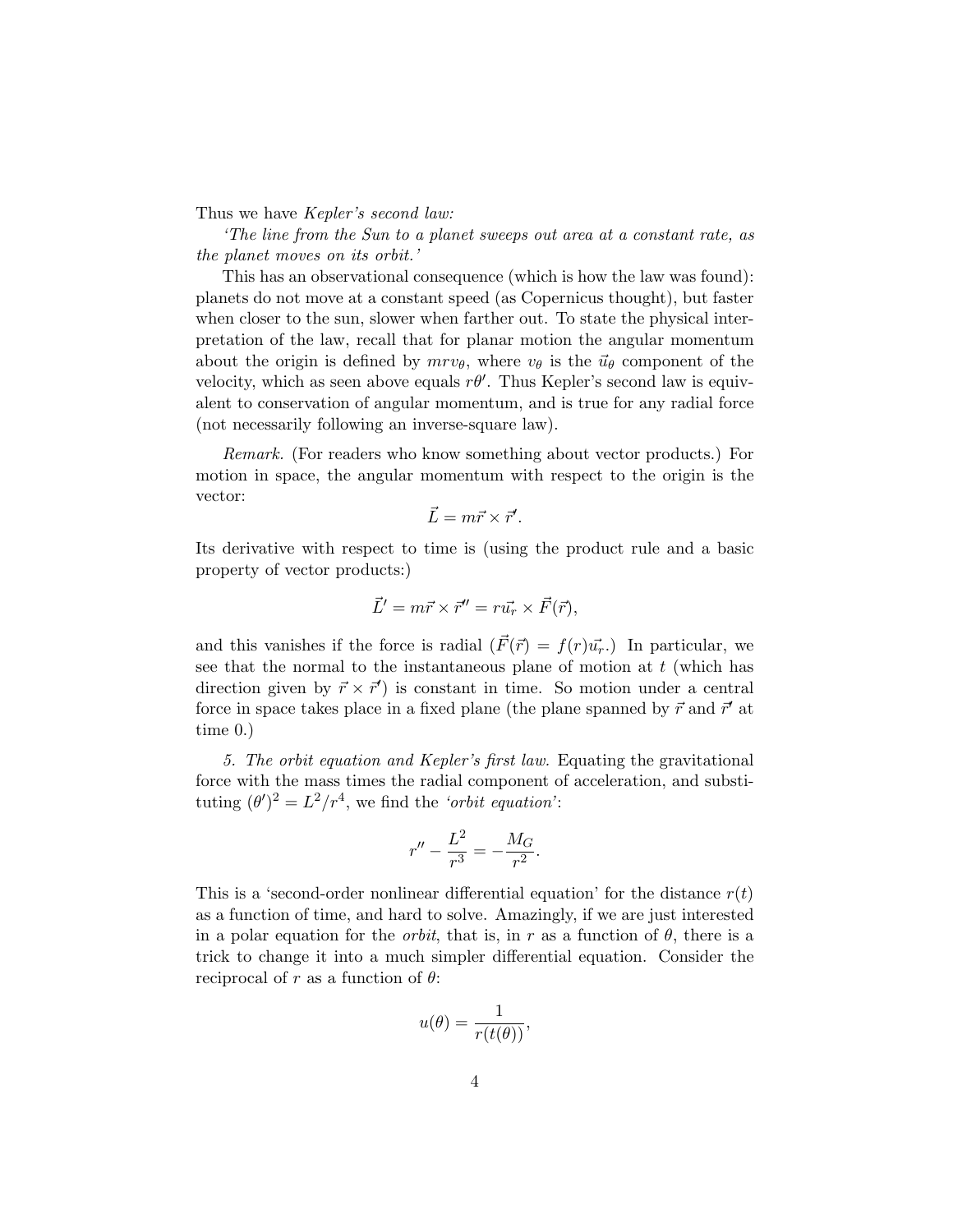where we used the inverse function  $t(\theta)$  of  $\theta(t)$  (well-defined since  $\theta'(t) > 0$ always; planets don't backtrack along their orbits). Using what you know about the chain rule and derivatives of inverse functions, you can derive (exercise):

$$
\frac{du}{d\theta}=-\frac{1}{L}r'(t),\quad \frac{d^2u}{d\theta^2}=-\frac{1}{L^2}r^2r''.
$$

Substituting in the orbit equation, we obtain:

$$
\frac{d^2u}{d\theta^2} + u = \frac{M_G}{L^2}.
$$

Anyone who has taken a first course in differential equations can write down the general solution to this one immediately. Even if you haven't, it is easy enough to check that the function:

$$
u(\theta) = A\cos\theta + \frac{M_G}{L^2}
$$

is a solution, for any value of  $A$ . Taking the reciprocal of  $u$ , we find the equation for the orbit:

$$
r(\theta) = \frac{L^2/M_G}{1 + \frac{AL^2}{M_G}\cos\theta}.
$$

Now, if  $A \neq 0$  and  $AL^2/M_G < 1$ , this is the polar equation of an ellipse with eccentricity  $AL^2/M_G$  and 'latus rectum' (length of the chord through the focus perpendicular to the axis) equal to  $L^2/M_G$ . This shows that an inverse-square law for gravity implies Kepler's first law:

'The orbits of the planets are ellipses, with the Sun at one focus'

Note that, while the latus rectum is given directly in terms of the physical parameters  $L$  and  $M_G$ , it is less obvious how to relate the geometric parameter A (the ratio of eccentricity to latus rectum, or  $A = e/(ed) = 1/d$ , where  $d$  is the distance from a focus to its directrix) to physical properties of the motion. This is done below (section 9).

Remarks: (i) In the Principia, Newton also proves the converse: if the orbits are ellipses, the magnitude of the force must follow an inverse-square law. (ii) The orbits of the planets are practically circular, with very small eccentricities: 0.2, 0.01, 0.02, 0.1, 0.05, 0.06, 0.05, 0.01 (from Mercury to Neptune). Still, the deviation from circularity apparently was large enough to be detected by Kepler from Brahe's data.

6. Kepler's third law. The first two laws appeared in Kepler's Astronomia Nova (1609), but the third had to wait another 10 years (Harmonices mundi, 1619). It states: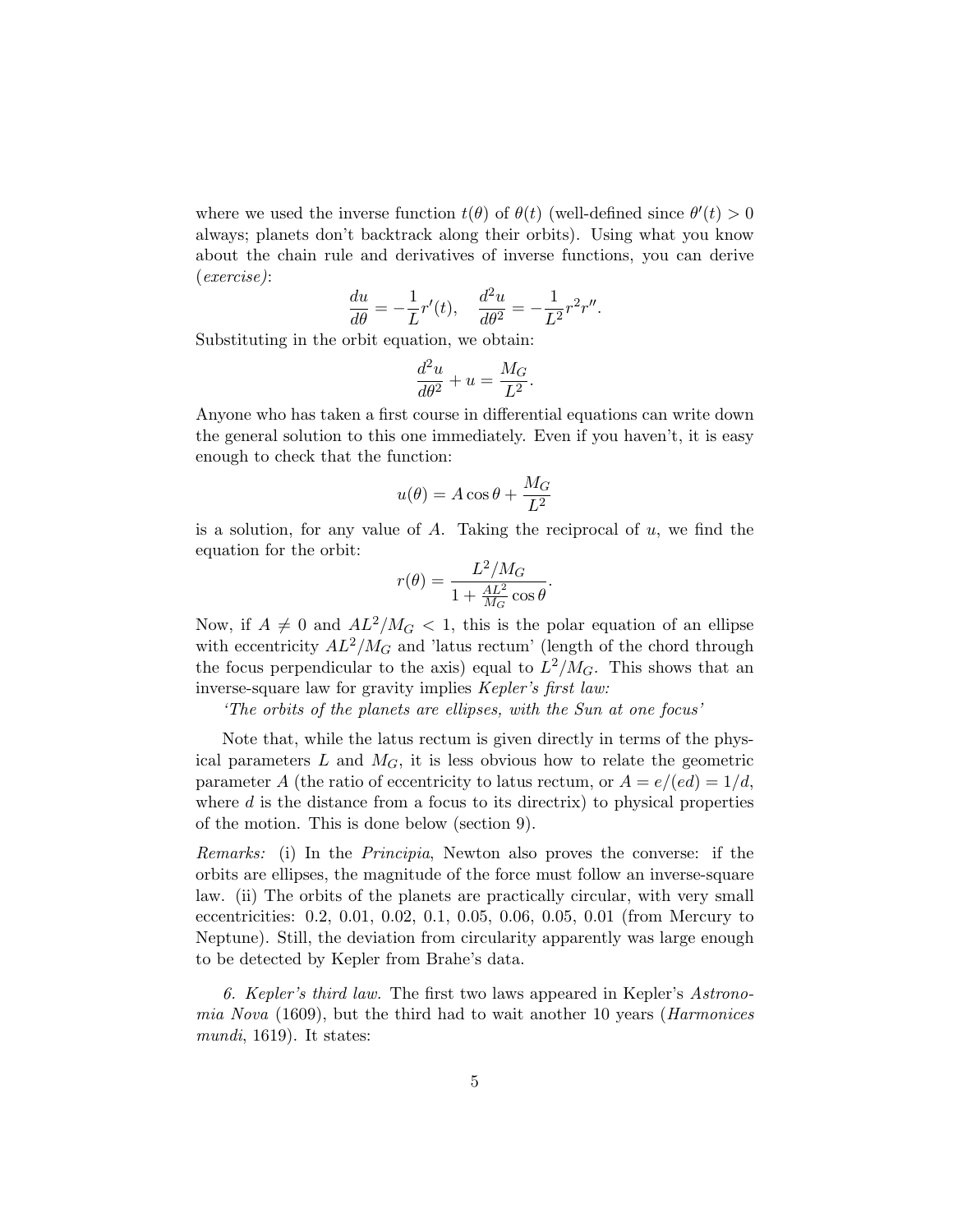'The squares of the periods of the planets about the Sun are proportional to the cube of their mean distances to the Sun.'

This follows from two facts: first, as seen above, the area swept by the position vector increases at the constant rate (per unit time) equal to  $L/2$ . So the total area enclosed is  $LT/2$ , where T is the period. Since the area enclosed by an ellipse is  $\pi ab$ , we have:

$$
\frac{L^2}{4}T^2 = \pi^2 a^2 b^2 = \pi^2 a^4 (1 - e^2).
$$

Now compare two expressions for the distance of closest approach to the Sun,  $r_{min}$ :

$$
a(1 - e) = r_{min} = \frac{L^2 / M_G}{1 + e}
$$

to conclude:  $a(1-e^2) = L^2/M_G$ . Substituting into the preceding relation, we have:

$$
T^2=\frac{4\pi^2}{M_G}a^3,
$$

which confirms Kepler's law and gives the constant of proportionality.

The significance of Kepler's third law is that it amounts to a 'scale map' of the solar system. The point is that the periods are directly observable, so all the distances will be known once a single distance can somehow be measured to fix the scale. For example, the third law implies that the period measured in earth-years  $(t)$  and the mean distances to the Sun measured in AU  $(\delta)$  obey the simple relation:

$$
t = \delta^{3/2}.
$$

By definition, one AU (astronomical unit) is the mean distance from Earth to the Sun. There were good low-tech estimates of this distance in the 19th century, using the observed parallax of Venus or Mercury during their solar 'transits'. Its value is approximately 150,000,000 km. For the distances in AU we have the approximate mnemonic ('Titius-Bode law', 1766):

$$
\delta = 0.4 + 0.3 \cdot 2^n,
$$

with  $n = -\infty$  for Mercury,  $n = 1$  for Venus,  $n = 2$  for Earth, etc. ( $n = 4$  is the asteroid belt), fairly accurate except for Neptune, where  $\delta$  is about 30 AU, not 38.8 AU as predicted. (Few people believe nowadays there is any deep physical reason behind this 'law'.)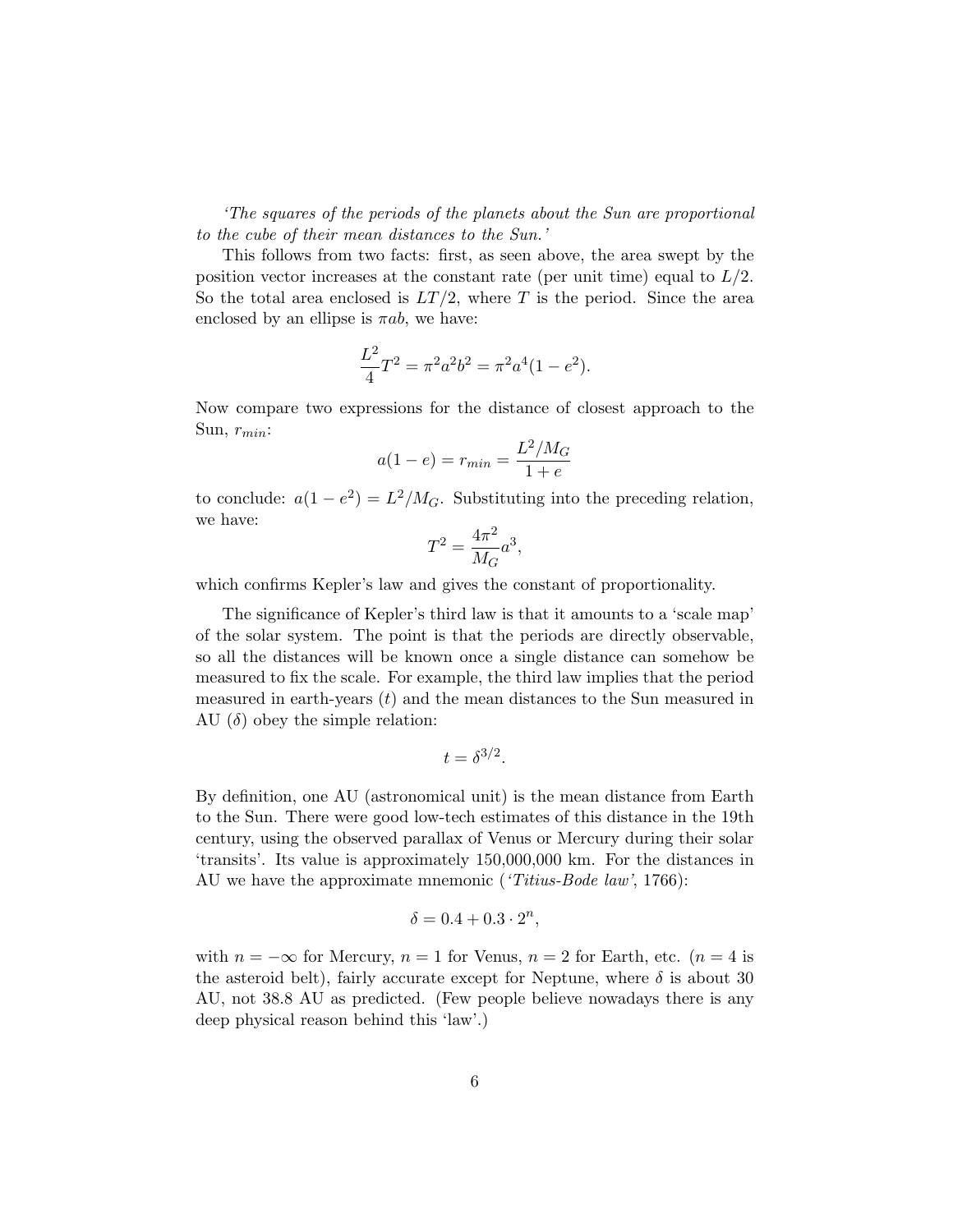7. Example: Earth-Moon system. One can use Kepler's third law to estimate the distance from Earth to its moon with a 'back of the envelope calculation'. The acceleration of gravity  $g \sim 10m/s^2$  on the Earth's surface is related to Earth's radius  $R$  by the expression (derived from Newton's laws of gravity and of motion):

$$
g=\frac{M_G}{R^2},
$$

where  $M_G$  now refers to the Earth's mass. The value of R was already measured to a fair degree of accuracy by the Greek geometer Eratosthenes (in c. 250 BC):  $R \sim 6,400 \text{km}$  (divide the length of the equator, 40,000) km, by  $2\pi$ ). This gives for  $M_G$  the approximate value  $M_G \sim 4 \times 10^{14}$ . From the expression for Kepler's 3rd. law given above (with the constant of proportionality), we have for the distance  $\alpha$  from Earth to the moon:

$$
a^3 = \frac{M_G}{4\pi^2}T^2,
$$

so we only need  $T$ , for which we may use the conventional value 30 days, or about  $2.6 \times 10^6$  seconds. This gives for a the value 409,000 km, compared with the standard modern value of 384, 000 km. Not bad for 'back of the envelope' (note that the Ancient Greeks already had all the data, but did not have Kepler's law.)

8. Example: Earth-Sun system. Using the back of the same envelope, we can estimate  $M_G$  for the sun, just by recalling the value given above for the AU and the number of seconds in a year, which upon squaring gives  $T^2 \sim 10^{15}$ :

$$
M_G(sun) = \frac{4\pi^2}{T^2} a_{earth-sum}^3 = \frac{4\pi^2}{10^{15}} (150 \times 10^9) \sim 1.33 \times 10^{20}
$$

(in SI units).

The value of G was first measured in 1798 by Henry Cavendish, via a delicate experiment using a torsion balance; the official value of G is 6.67  $\times$  $10^{-11}$  SI units. With this value and the known values of  $M_G$ , one can estimate the masses of the earth and the sun (for example, with the above value we find  $2 \times 10^{30}$  kg for the solar mass).

9. Conservation of energy. (This part not presented in Calculus II.)

The inverse-square law for gravity corresponds to a potential energy (per unit mass of the orbiting planet) given by  $-M<sub>G</sub>/r$ . The kinetic energy per unit mass is  $(speed)^2/2$ , or in terms of the components of velocity in polar